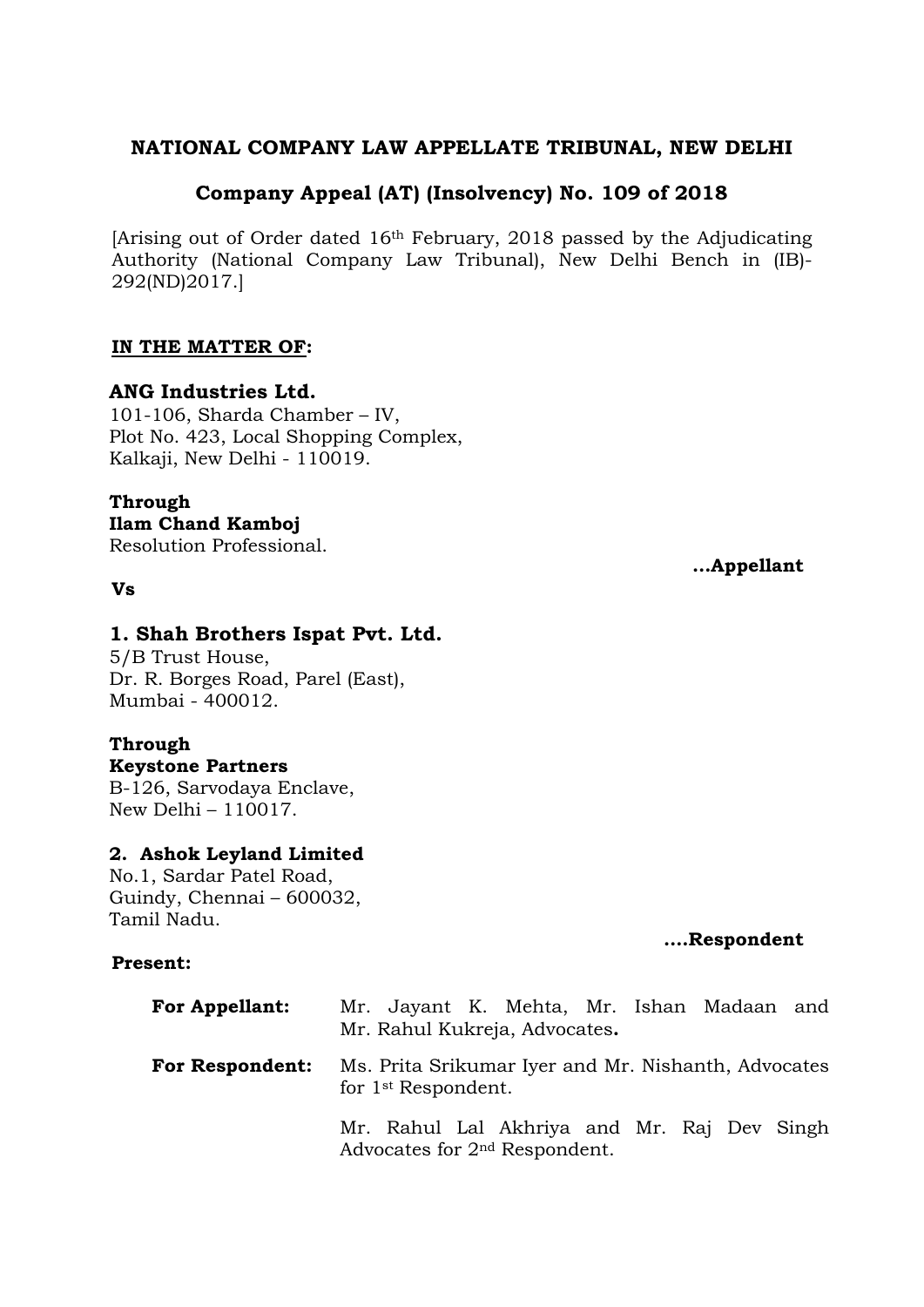#### **J U D G M E N T**

#### **SUDHANSU JYOTI MUKHOPADHAYA, J.**

M/s Shah Brothers Ispat Pvt. Ltd. and M/s Ashok Leyland Limited (both Operational Creditors) filed applications before the Adjudicating Authority (National Company Law Tribunal), New Delhi Bench to direct the Resolution Professional to allow them to attend the meeting of Committee of Creditors. Their grievance was though M/s Shah Brothers Ispat Pvt. Ltd. owed operational debt of Rs.26,44,17,155/- inclusive of interest and M/s Ashok Leyland Limited owed an operational debt of Rs.15.50 Crores, and total of which is more than 10% of the aggregate of the debt but they have not been given notice to attend the meeting of Committee of Creditors in terms of Section 24(3)(c) of the Insolvency and Bankruptcy Code, 2016 ('I&B Code' for short).

2. By impugned order dated 16th February, 2018, the Adjudicating Authority allowed the application and directed the 'Resolution Professional' to pass a speaking order on their claim. The Resolution Professional has challenged the said order in this appeal.

3. The question arises for consideration in this appeal are: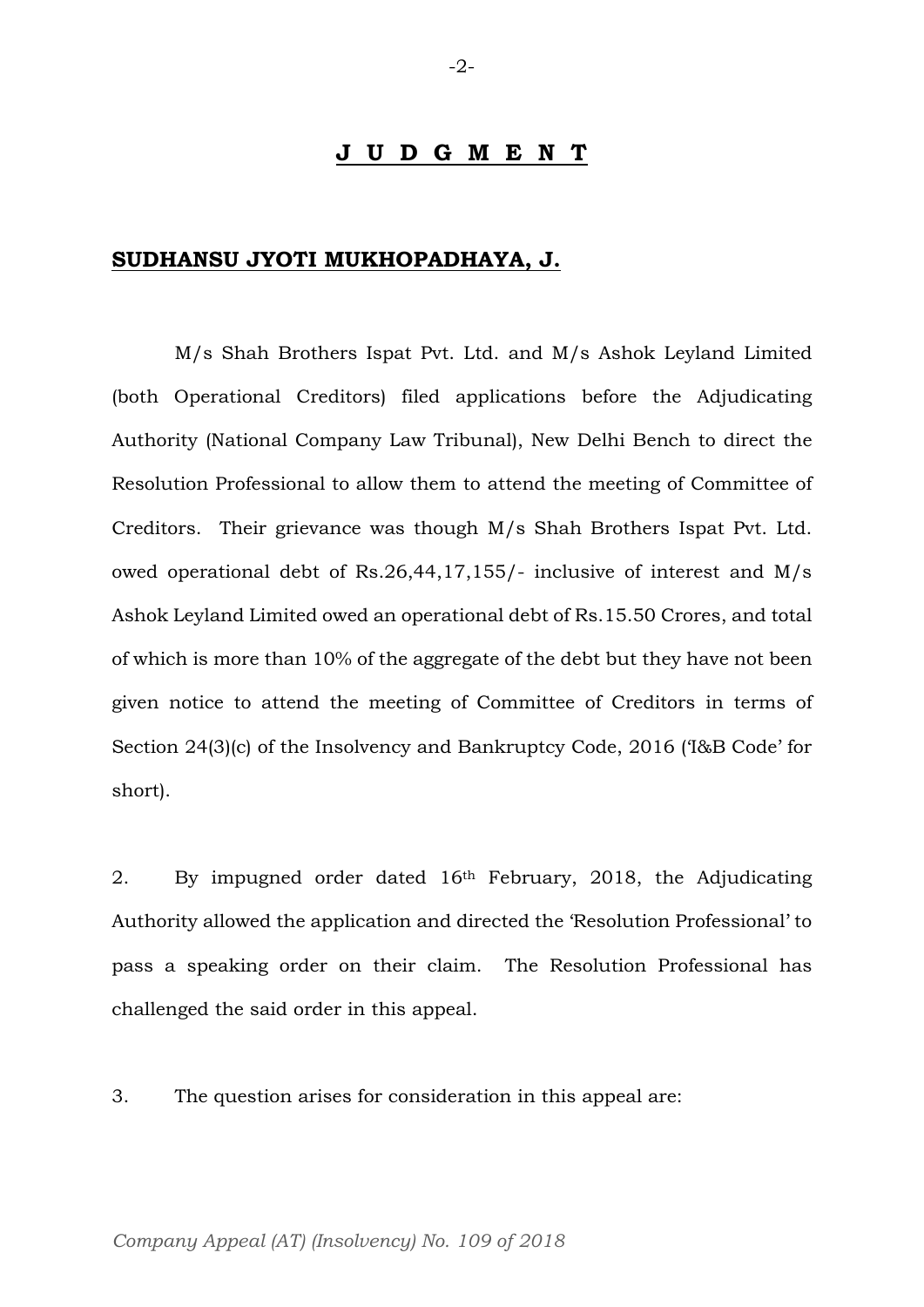- (i) Whether in terms of Section 24(3)(c) of I&B Code, the Resolution Professional is required to give notice to 'Operational Creditors' or their representatives to attend the meeting of Committee of Creditors ?
- (ii) What is the intention of the legislature/ Parliament to allow the '(suspended) Board of Directors' or the 'Partners of the Corporate Debtor' and the 'Operational Creditors or their representatives' or the 'Resolution Applicant(s)' to attend the meeting of the Committee of Creditors, if they have not right to vote ?

4. For deciding the issue it is necessary to notice the background history of enactment of Section 24 which relates to invitation to the '(Suspended) Board of Directors' or their 'Partners' and the 'Operational Creditors or their Representatives' to attend the meeting of Committee of Creditors.

5. Initially '*Section 24 (3) of the draft Insolvency Bill, 2015'* only provided for notice of the meeting of Committee of Creditors to be issued to '(Suspended) Board of Directors' and the 'Financial Creditors'. No provision was made to issue notice the 'Operational Creditors'. Draft provision is quoted below: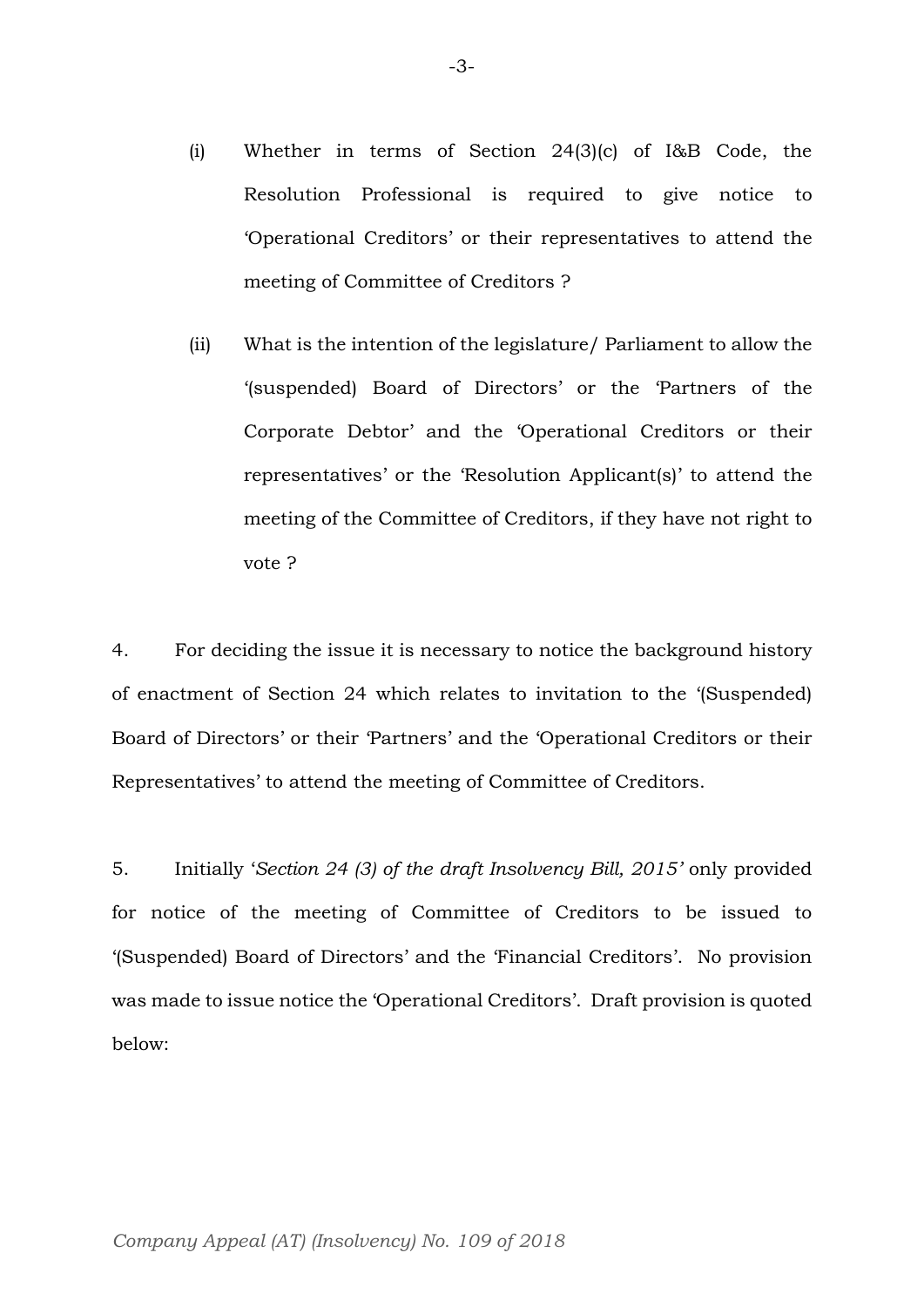"*24. Meeting of committee of creditors.- (1) The members of the committee of creditors may meet in person or by such electronic means as may be specified.*

xxx xxx xxx xxx *(3) The resolution professional shall give notice of each meeting of the committee of creditors to the members of the suspended board of directors or partners of the corporate debtor as the case may be:*

*Provided that any member of such board of directors or partner as the case may be shall not have any right to vote in a meeting of the committee of creditors:*

*Provided further that non-attendance of any director or partner as the case may be shall not invalidate proceedings of such meeting.*"

6. However, the 'Parliamentary Joint Committee' on '*The Insolvency and Bankruptcy Code, 2015*' recommended to amend the Draft Bill for the reasons as quoted below:

#### *"21. Role of Operational Creditors - Clause 24*

*Some of the stakeholders in the memorandum/views furnished before the Committee were of the opinion that whereas operation creditor has right to make application for*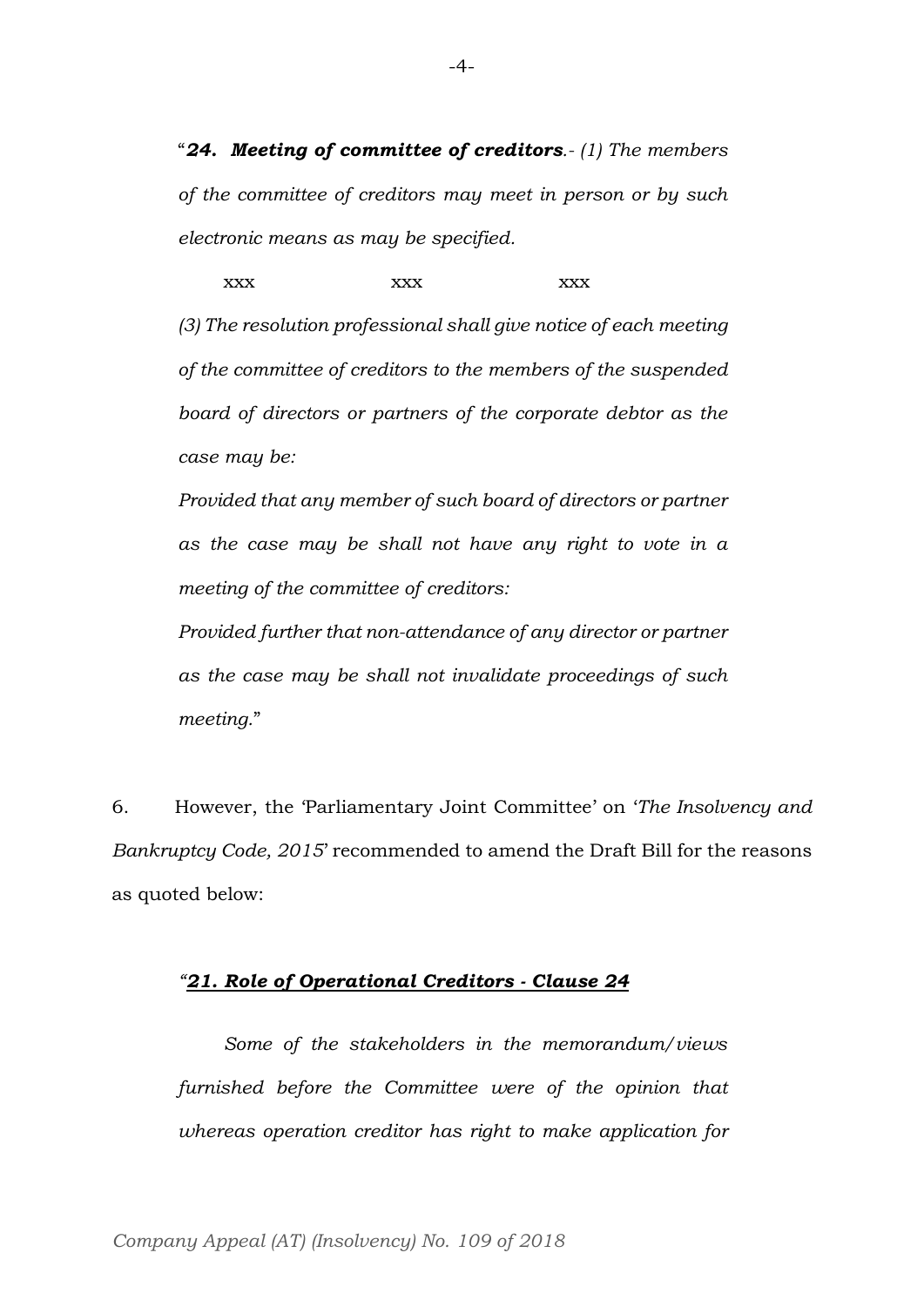*initiation of corporate insolvency resolution process, operational creditors like workmen, employees, suppliers have not been given any representation in the Committee of Creditors which is pivotal in whole resolution process. In this regard, one of the stakeholders has suggested that Committee of Creditors may contain operational creditors as well, with some thresholds.* 

*In this context, while appreciating that the operational creditors are important stakeholders in a company, the Committee took note of the rationale of not including operational creditors in the committee of creditors as indicated in notes on Clause 21 appended with the Bill which states as under:―*

*"The committee has to be composed of members who have the capability to assess the commercial viability of the corporate debtor and who are willing to modify the terms of the debt contracts in negotiations between the creditors and the corporate debtor. Operational creditors are typically not able to decide on matters relating to commercial viability of the corporate debtor, nor are they typically willing to take the risk of restructuring their debts in order to make the corporate debtor a going concern.*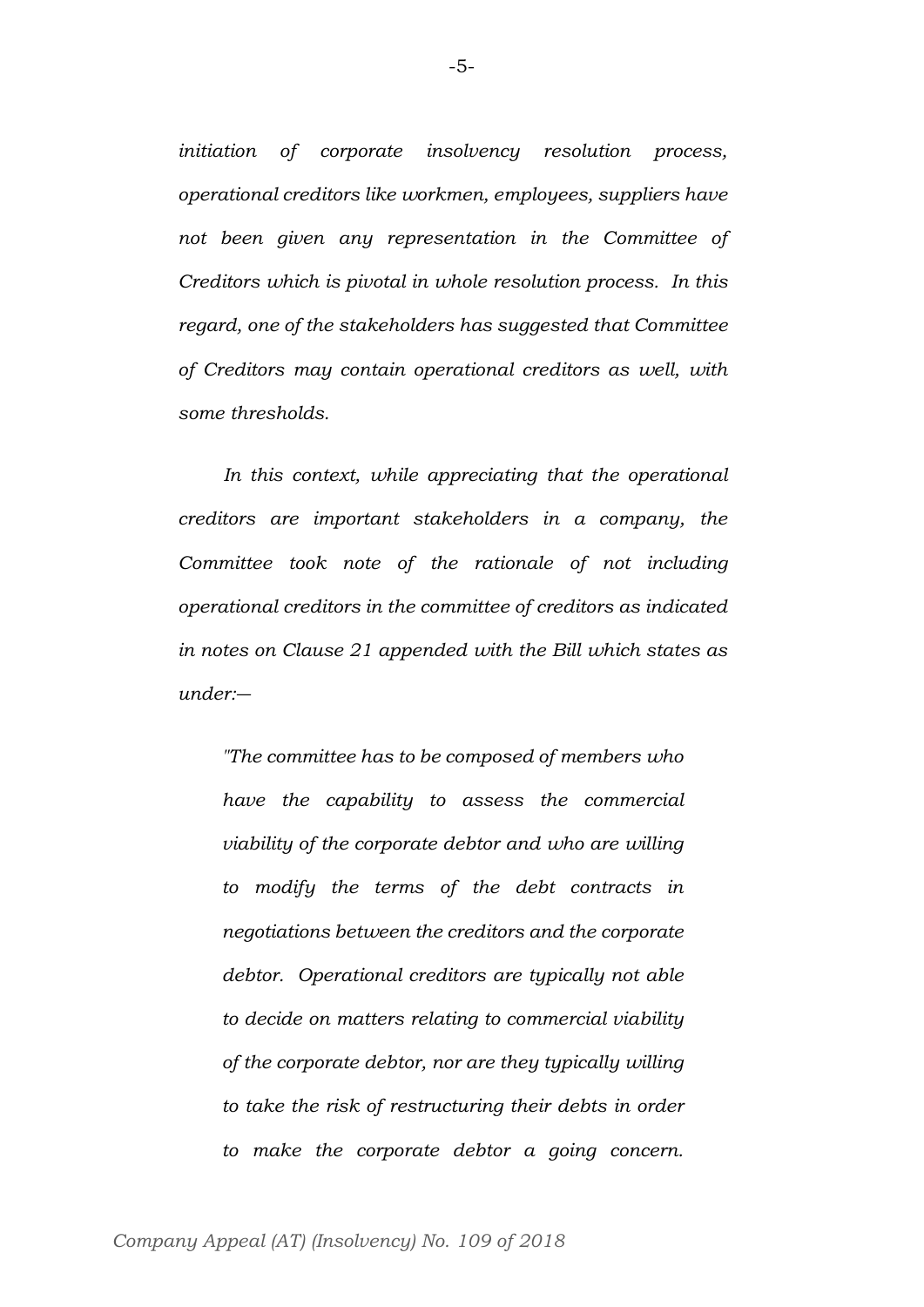*Similarly, financial creditor who are also operational creditors will be given representation on the committee of creditors only to the extent of their financial debts. Nevertheless, in order to ensure that the financial creditors do not treat the operational creditors unfairly, any resolution plan must ensure that the operational creditors receive an amount not less than the liquidation value of their debt (assuming the corporate debtor were to be liquidated).*

*All decisions of the Committee shall be taken by a vote of not less than seventy-five per cent of the voting share. In the event there are no financial creditors for a corporate debtor, the composition and decision-making processes of the corporate debtor shall be specified by the Insolvency and Bankruptcy Board. The Committee shall also have the power to call for information from the resolution professional."*

*The Committee after due deliberations are of the view that, if not voting rights, operational creditors at least should have presence in the committee of creditors to present their views/concerns on important issues considered at the meetings so that their views/concerns*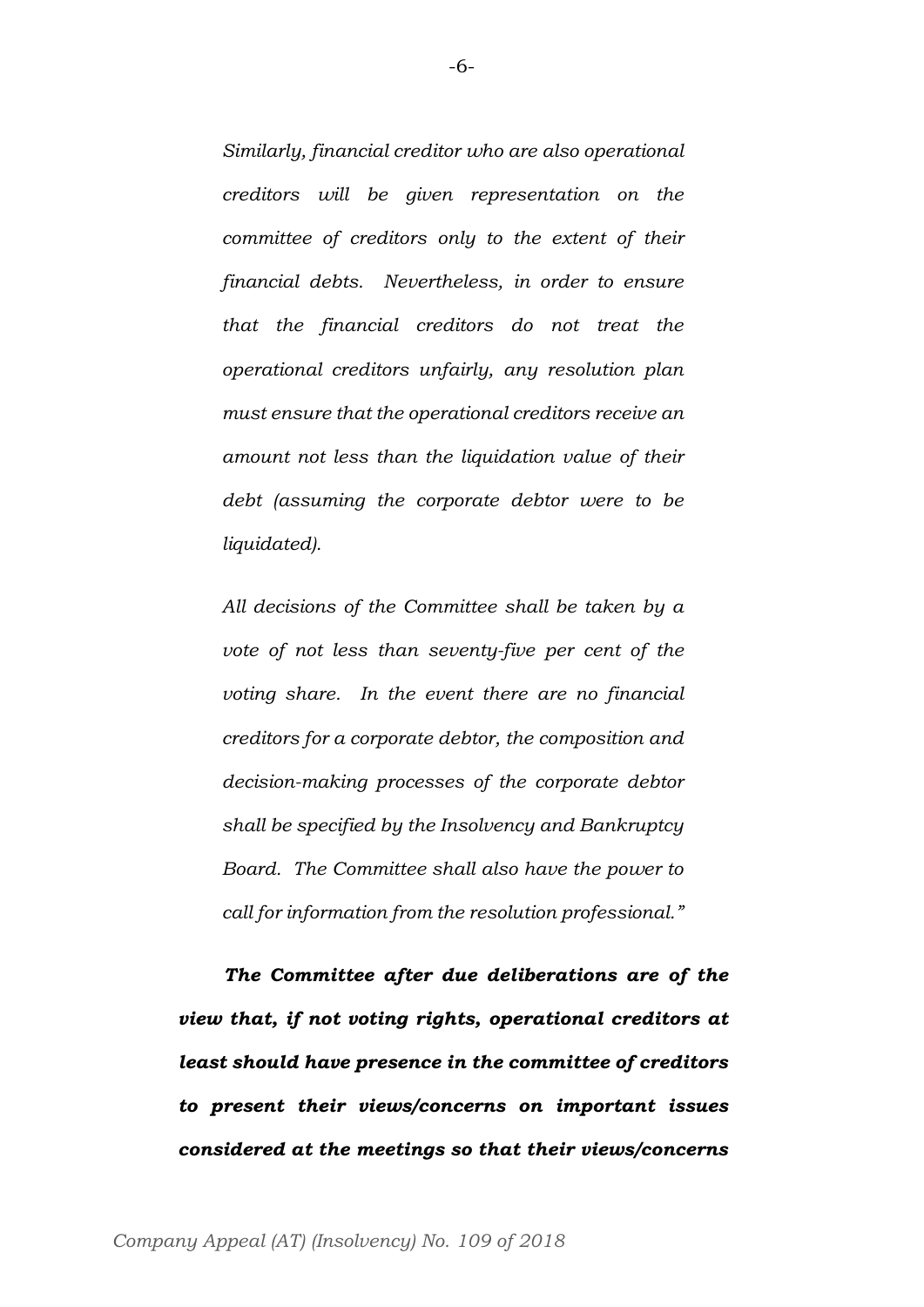*are taken into account by the committee of creditors while finalizing the resolution plan. The Committee, therefore, decide to modify clause 24(3) and (4) as given under:-*

*Modified Clause 24(3)*

*"The resolution professional shall give notice of each meeting of the committee of creditors to-*

*(a) members of committee of creditors;*

*(b) members of the suspended Board of Directors or the partners of the corporate persons, as the case may be;*

*(c) operational creditors or their representatives if the amount of their aggregate dues is not less than ten per cent of the debt"*

*Modified Clause 24(4)*

*"The directors, partners and one representative of operational creditors as referred to in sub-section (3), may attend the meetings of committee of creditors, but shall not have any right to vote in such meetings:*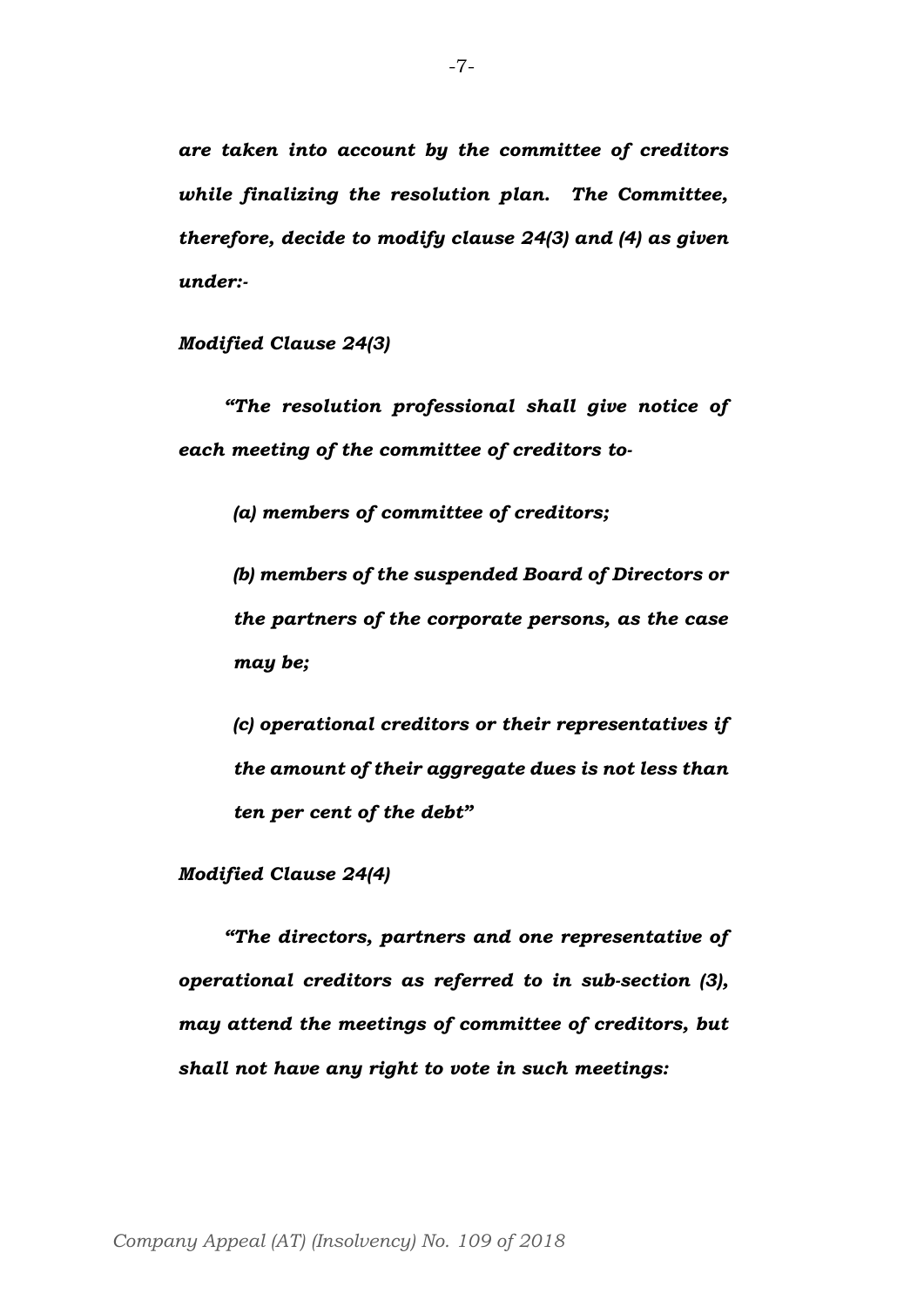*Provided that the absence of any such director, partner or representative of operational creditors, as the case may be, shall not invalidate proceedings of such meeting"."*

7. After deliberations and taking into consideration the Report of the Joint Committee on '*The Insolvency and Bankruptcy Code, 2015*', the Parliament enacted 'Insolvency and Bankruptcy Code, 2016' and Section 24 now reads as follows:

"*24. Meeting of committee of creditors.- (1) The members of the committee of creditors may meet in person or by such electronic means as may be specified.*

*(2) All meetings of the committee of creditors shall be conducted by the resolution professional.*

*(3) The resolution professional shall give notice of each meeting of the committee of creditors to—*

- *(a) members of Committee of creditors;*
- *(b) members of the suspended Board of Directors or the partners of the corporate persons, as the case may be;*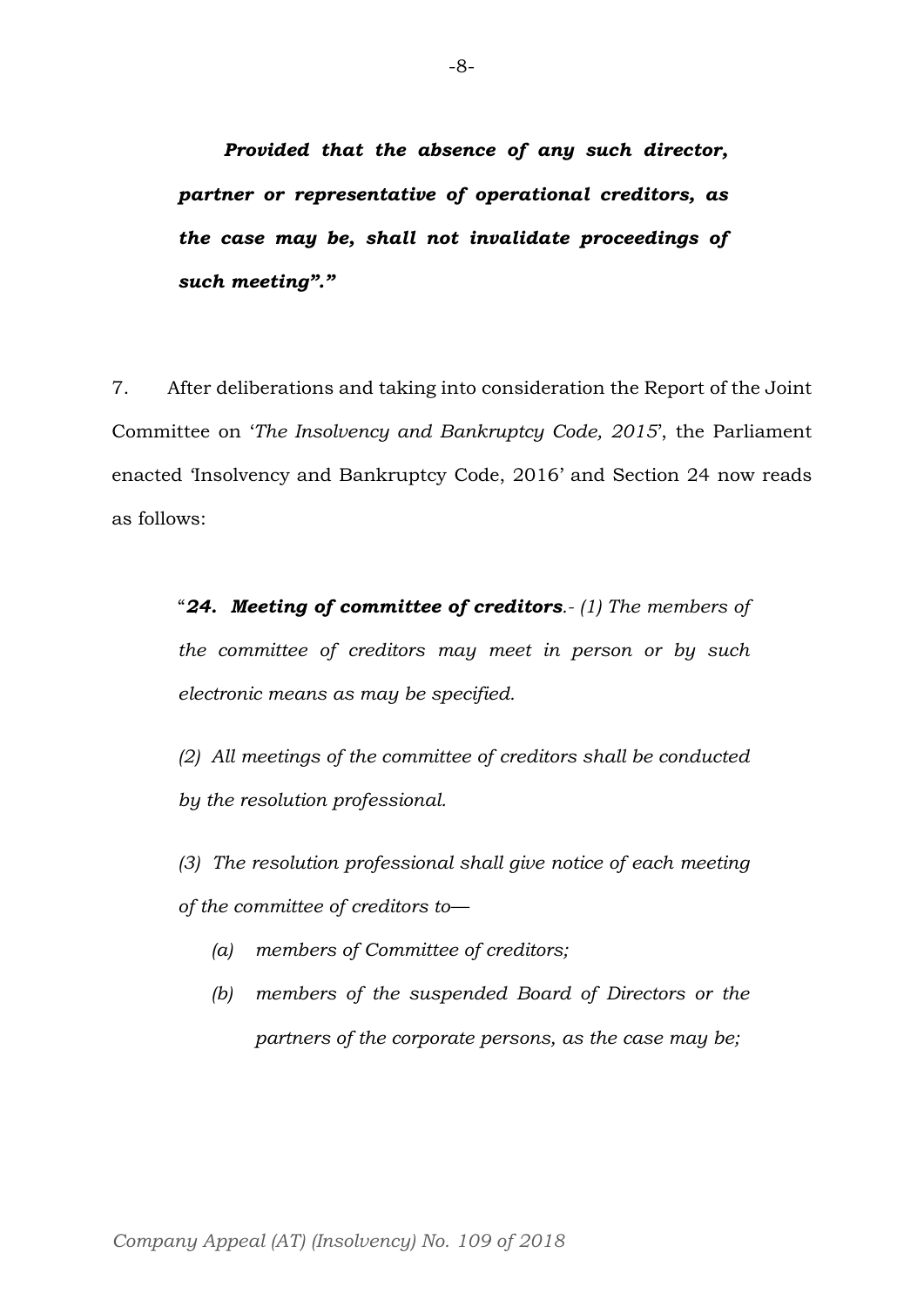*(c) operational creditors or their representatives if the amount of their aggregate dues is not less than ten per cent of the debt.*

*(4) The directors, partners and one representative of operational creditors, as referred to in sub-section (3), may attend the meetings of committee of creditors, but shall not have any right to vote in such meetings:*

*Provided that the absence of any such director, partner or representative of operational creditors, as the case may be, shall not invalidate proceedings of such meeting.*

*(5) Any creditor who is a member of the committee of creditors may appoint an insolvency professional other than the resolution professional to represent such creditor in a meeting of the committee of creditors:*

*Provided that the fees payable to such insolvency professional representing any individual creditor will be borne by such creditor.*

*(6) Each creditor shall vote in accordance with the voting share assigned to him based on the financial debts owed to such creditor.*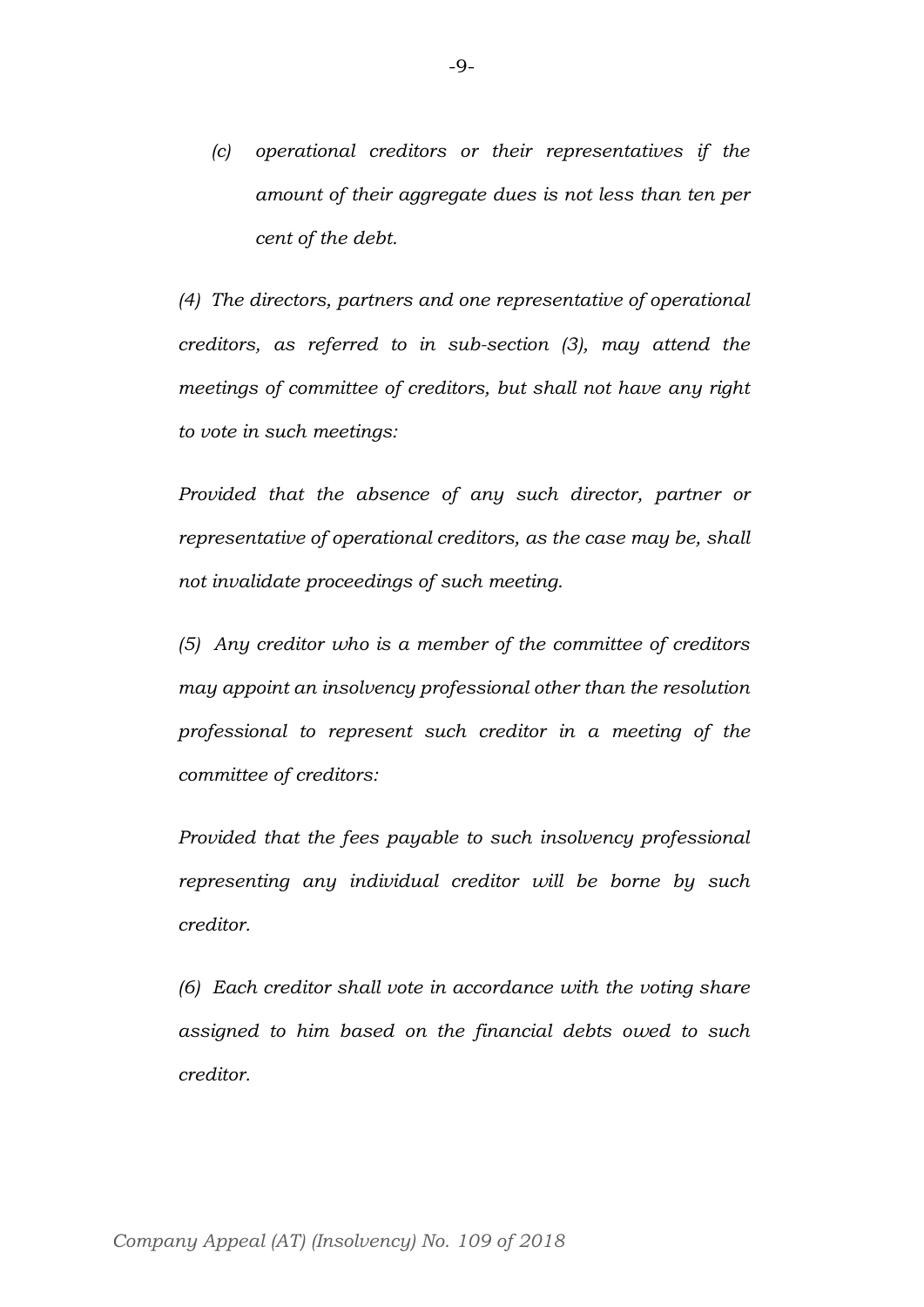*(7) The resolution professional shall determine the voting share to be assigned to each creditor in the manner specified by the Board.*

*(8) The meetings of the committee of creditors shall be conducted in such manner as may be specified."*

8. From the report of 'Joint Parliamentary Committee' following fact emerges:-

- (a) The committee had been composed of members of creditors (financial) who have capability to assess the commercial viability of the 'Corporate Debtor' and who are willing to modify the terms of debt contract in negotiation between the creditors and the 'Corporate Debtor'. *The Committee of Creditors can modify the terms of debt contract only by negotiation between the creditors and the 'Corporate Debtor' that means 'Board of Directors'.* That is the reason that the 'Board of Directors' have been also allowed to attend the meeting though they have no voting right.
- (b) 'Operational Creditors' are not able to decide the commercial viability of the 'Corporate Debtor' nor they can take risk of restructuring their debt in order to make the 'Corporate Debtor' a going concern.

However, as the 'Operational Creditors' have right to trigger Corporate Insolvency Resolution Process (u/s 9) the Committee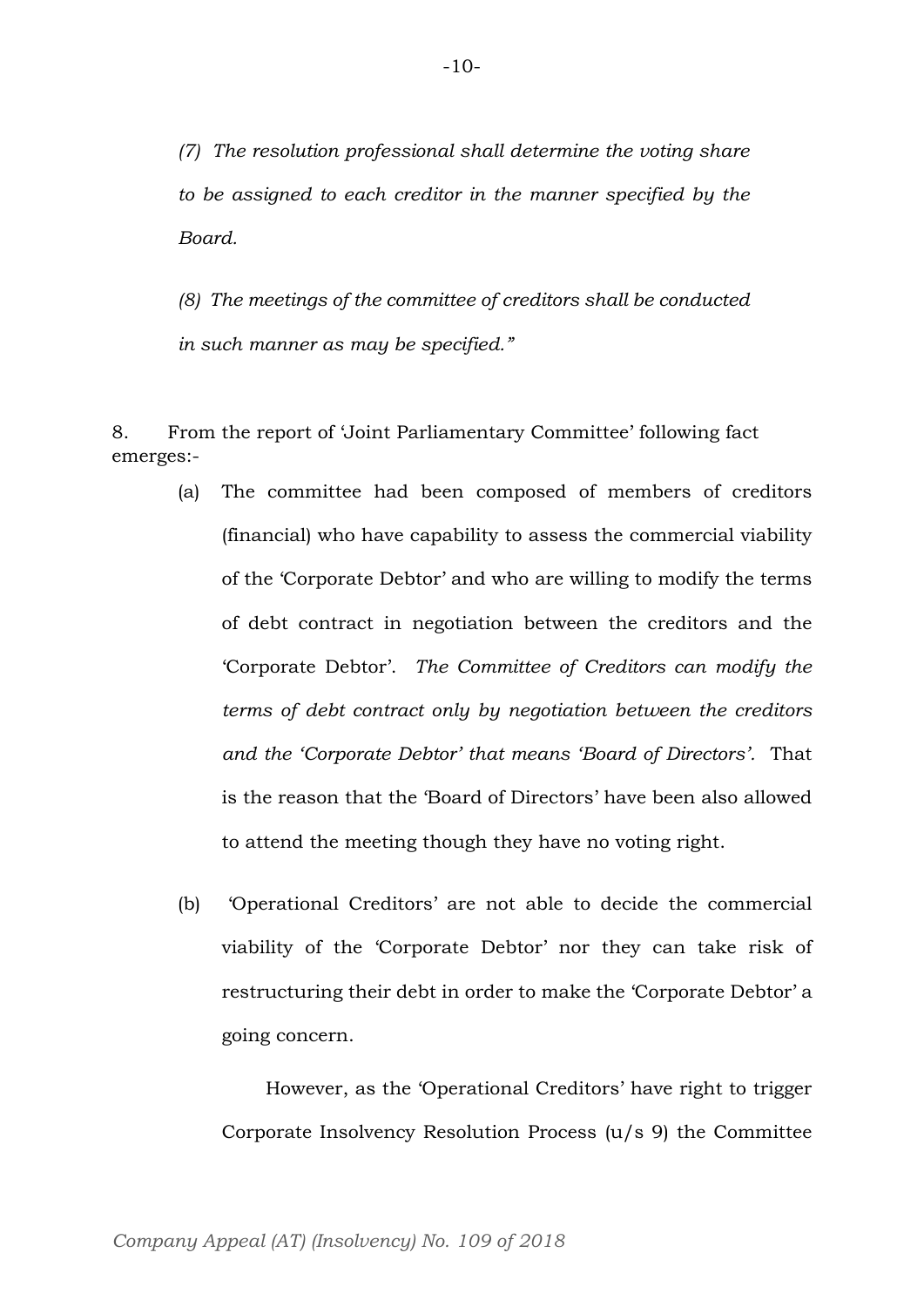was of the view that their presence is also required to *'present their views/concerns'* on important issues.

(c) According to the 'Joint Parliamentary Committee' the important issues and the views/concerns as may be raised by those who are present are required to be taken into account by the Committee of Creditors while finalizing the resolution plans.

9. Section 30 of I&B Code deals with submission of resolution plan by the Resolution Professional before the Committee of Creditors and on approval before the 'Adjudicating Authority'. Section 30(5) reads as follows:-

*"30(5) The resolution applicant may attend the meeting of the committee of creditors in which the resolution plan of the applicant is considered:*

*Provided that the resolution applicant shall not have a right to vote at the meeting of the committee of creditors unless such resolution applicant is also a financial creditor."*

From the aforesaid provision it is clear that the Resolution Applicant(s) have also been allowed to attend the meeting of the Committee of Creditors in which their resolution plan(s) are considered.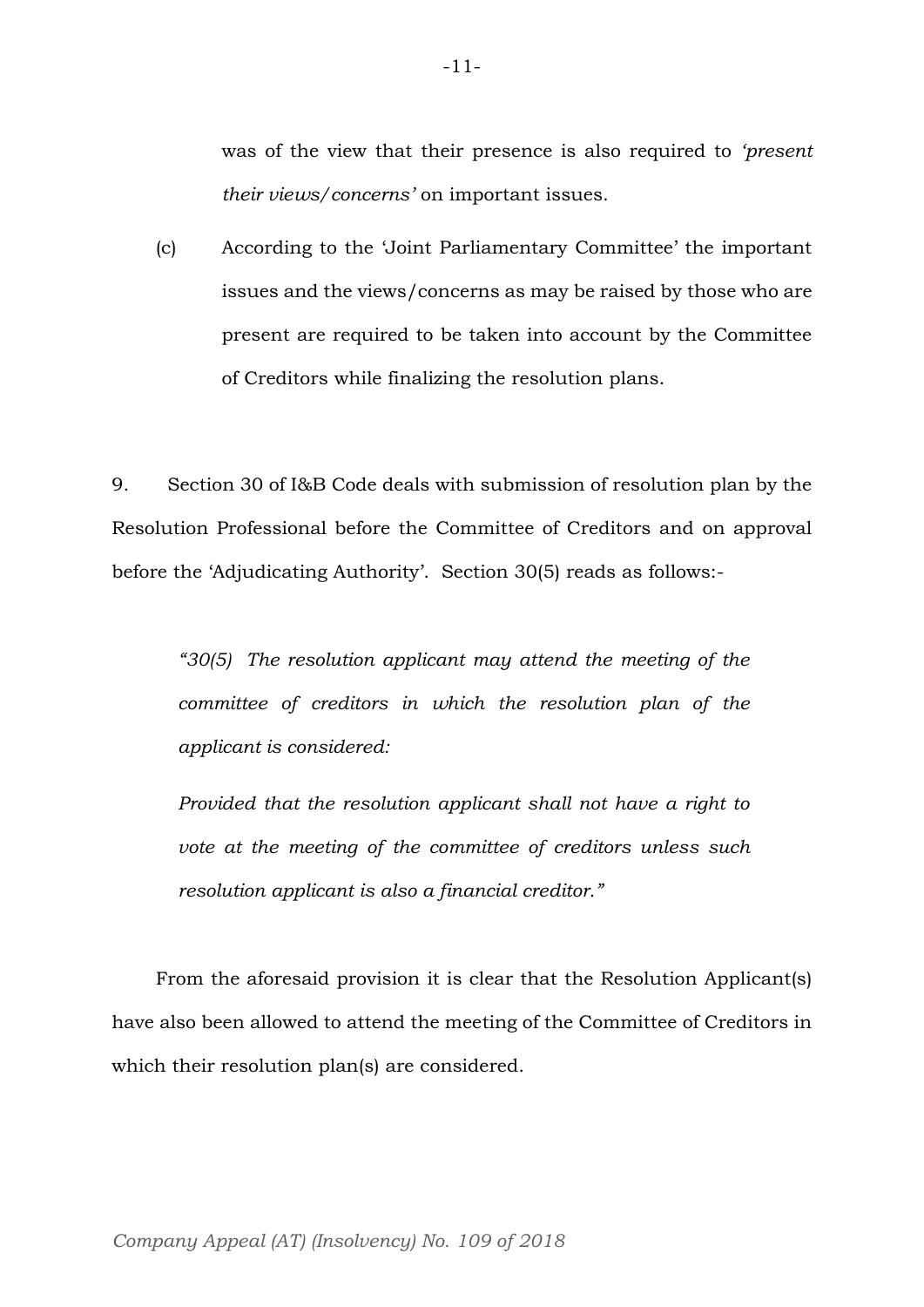10. Similar issue fell for consideration before this Appellate Tribunal in '*Rajputana Properties Pvt. Ltd. V/s. Ultra Tech Cement Ltd. & Ors. in I.A. No. 594 of 2018 in Company Appeal (AT) (Insolvency) No. 188 of 2018***'.** This Appellate Tribunal by its order dated 15.05.2018 having noticed the relevant provisions held:-

*"8. Prima facie, in absence of any information through any source while scrutinizing the resolution plan under Section 30(2), the Resolution Professional cannot hold or decide as to who is ineligible under Section 29A. Section 30(2) does not confer such power to the Resolution Professional nor there is any other provision conferring such power to the Resolution Professional to scrutinize the eligibility of one or other Resolution Applicant.*

*9. As per Section 30(2), the Resolution Professional is required to examine whether resolution plan confirm the provisions as mentioned therein but he cannot disclose it to any other person including Resolution Applicant(s), who has submitted the resolution plan. According to us, the resolution plan submitted by one or other Resolution Applicant being confidential cannot be disclosed to any competitor Resolution Applicant nor any opinion can be taken or objection can be called for from other Resolution Applicants with regard to one or other resolution plan."*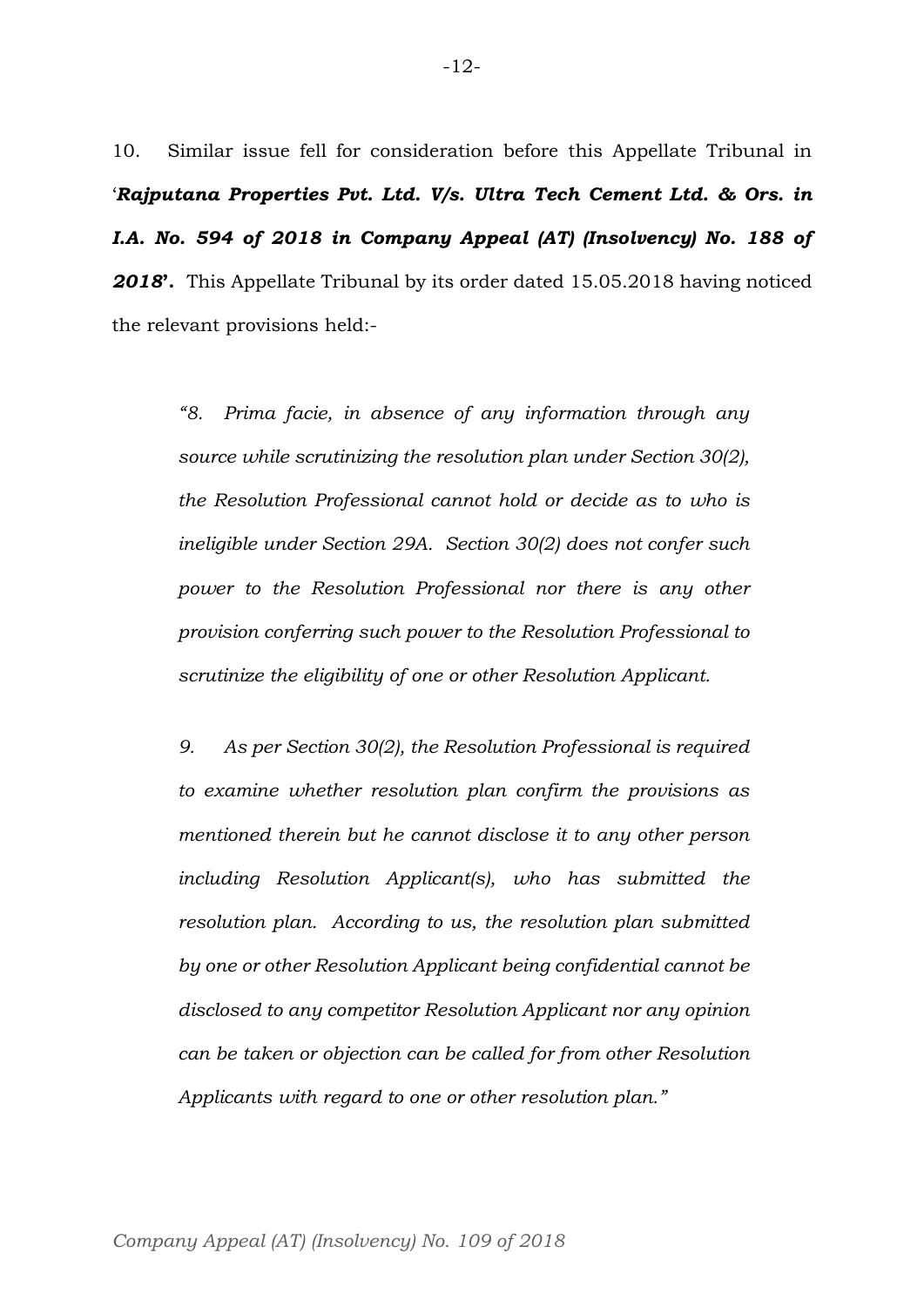*"11. From Section 24(3) it is clear that the Resolution Professional is not only required to give notice of the meeting to 'the members of Committee of Creditors' but also to the members of (suspended) Board of Directors or partners of the corporate person as the case may be. The 'Operational Creditors' or their representatives are also to be informed to attend the meeting of Committee of Creditors, if the amount of the aggregate dues is not less than ten per cent of the debt. Section 24(4) shows that the Directors, Partners, Representatives of Operational Creditors may attend the meeting of Committee of Creditors but have no right to vote in such meeting. The meeting of the Committee of Creditors is required to be conducted in such a manner as may be specified by the Board.*

*12. As per Section 30(5), the Resolution Applicants can attend the meeting of Committee of Creditors in which the resolution plans of the Resolution Applicants are considered.*

*13. If Section 24 is read with Section 30, it is clear that the following persons are to take part in the meeting of Committee of Creditors at the time of approval of one or other resolution plan.*

*(a) members of Committee of Creditors;*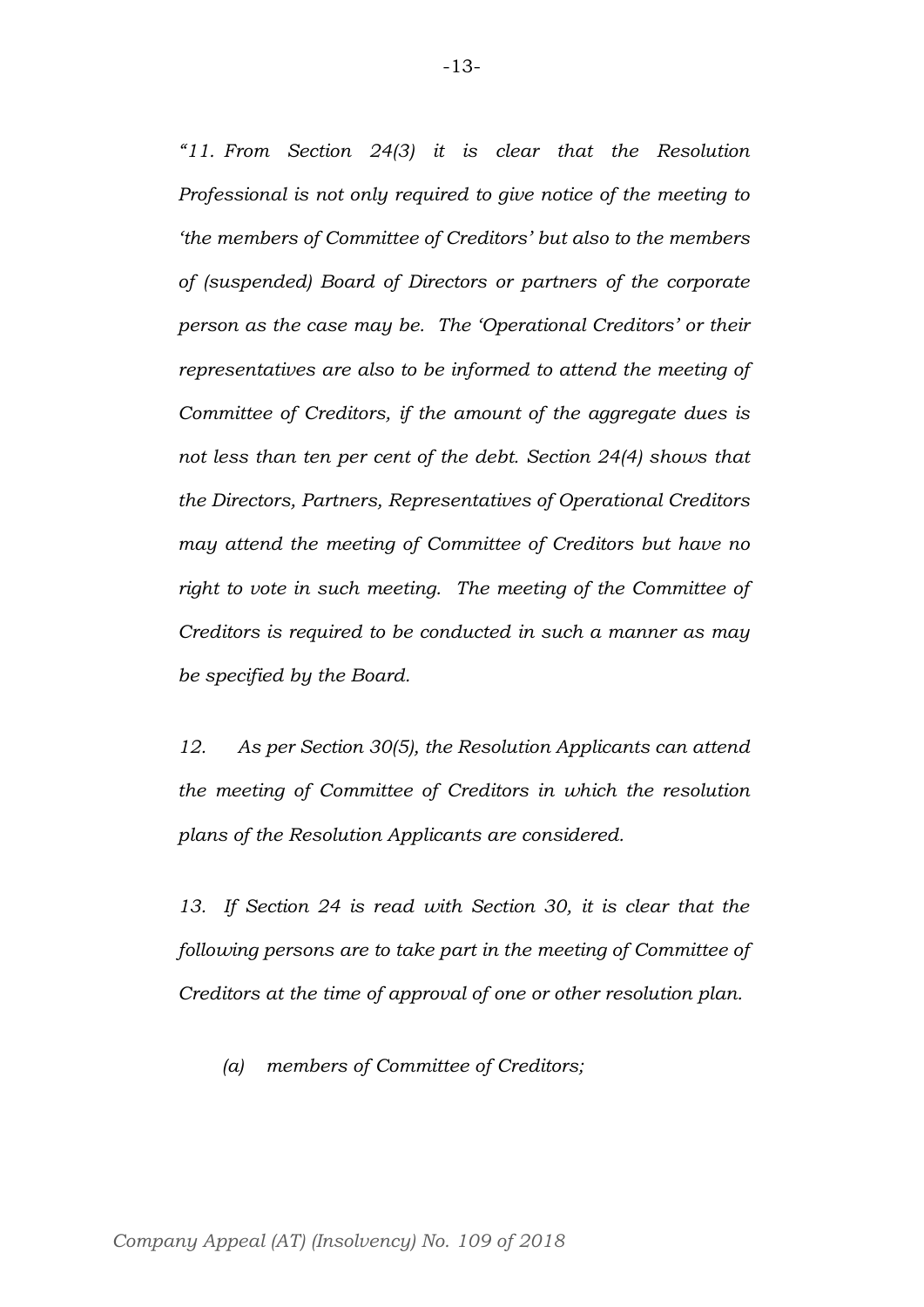- *(b) members of the (suspended) Board of Directors or the Partners of the corporate persons;*
- *(c) Operational Creditors or their representatives if the amount of their aggregate dues is not less than ten per cent of the debt [Clause (a), (b), (c) of Section 24(3)]; and*
- *(d) Resolution Applicant(s) when resolution plan of such applicant(s) are placed for consideration [Section 30(5)].*

*14. The members of the 'Committee of Creditors' have voting right but others who attend the meeting as noticed above including the Board of Directors, Partners, Operational Creditor(s) and the Resolution Applicant(s) have no voting right.*

*15. From the aforesaid provisions the intention of the legislature is clear that the Committee of Creditors while approving or rejecting one or other resolution plan should follow such procedure which is transparent. Those who will watching the proceeding such as (suspended) Board of Directors or its Partners; Operational Creditors or its representatives and Resolution Applicant(s) are not mere spectator but may express their views to the Committee of Creditors for coming to conclusion in one or other way.-*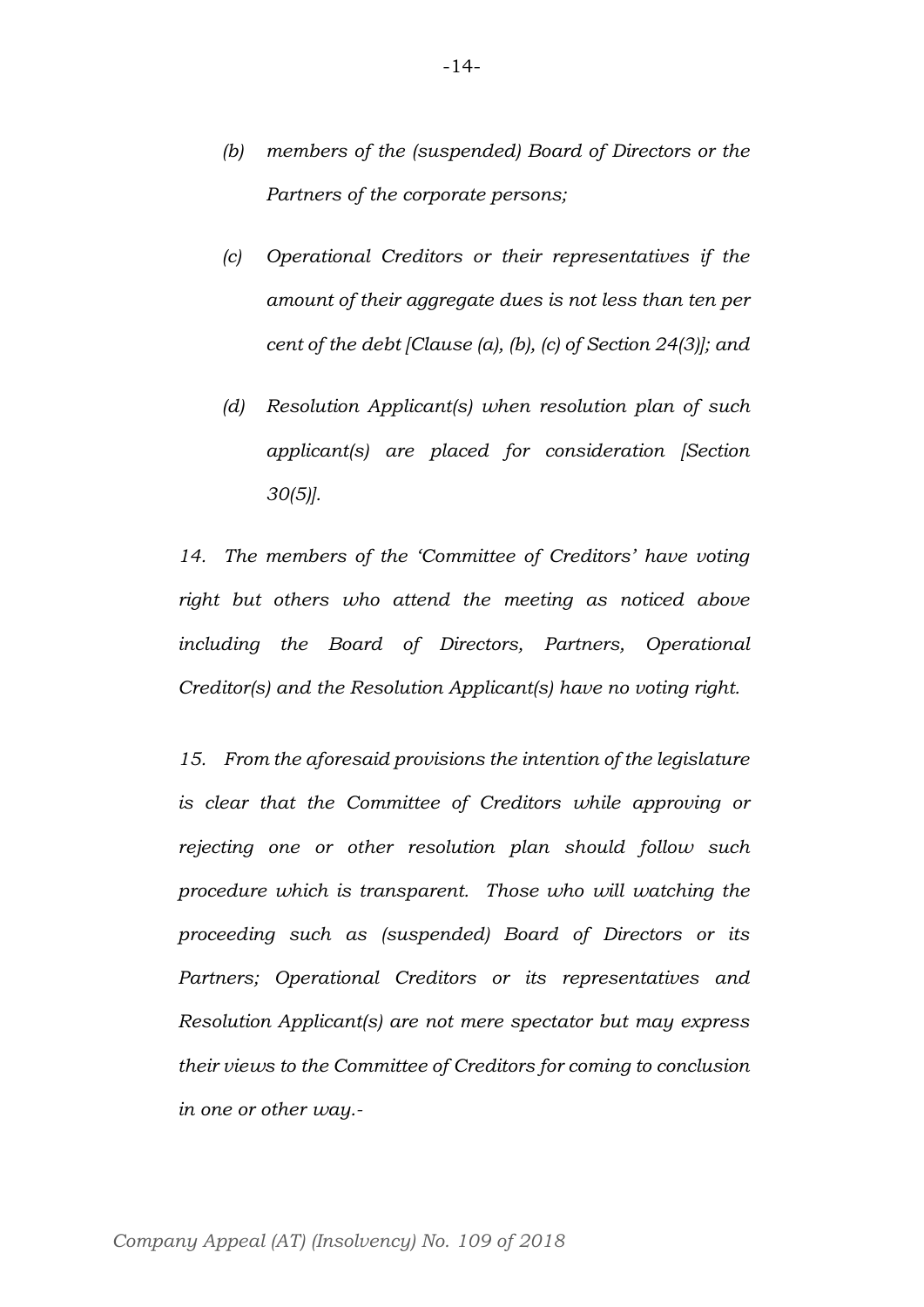*16. For the reason aforesaid we are of the view that the Committee of Creditors should record reasons (in short) while approving or rejecting one or other resolution plan.* 

*17. Views, if any, are expressed by the (suspended) Board of Directors or it's Partners; Operational Creditors or its representatives and Resolution Applicant(s), are also required to be taken into consideration by the Committee of Creditors before approving or rejecting one or other resolution plan. The views so expressed by any of those who are watching the proceeding should also be recorded (in short).*

*18. As the resolution plans are opened and placed before the Committee of Creditors, as per Section 30(5), the Resolution Applicant(s) are entitled to be present. At this stage they may point out whether one or other person (Resolution Applicant) is ineligible in terms of Section 29A or not. If one or other objection is overruled, reasons should be recorded by the Committee of Creditors. After decision of the Committee of Creditors, the Resolution Professional is required to place the decision before the Adjudicating Authority under Section 31. The Adjudicating Authority who is required to take decision as per Section 31 of the I&B Code, can go through the reasoning to accept or reject*